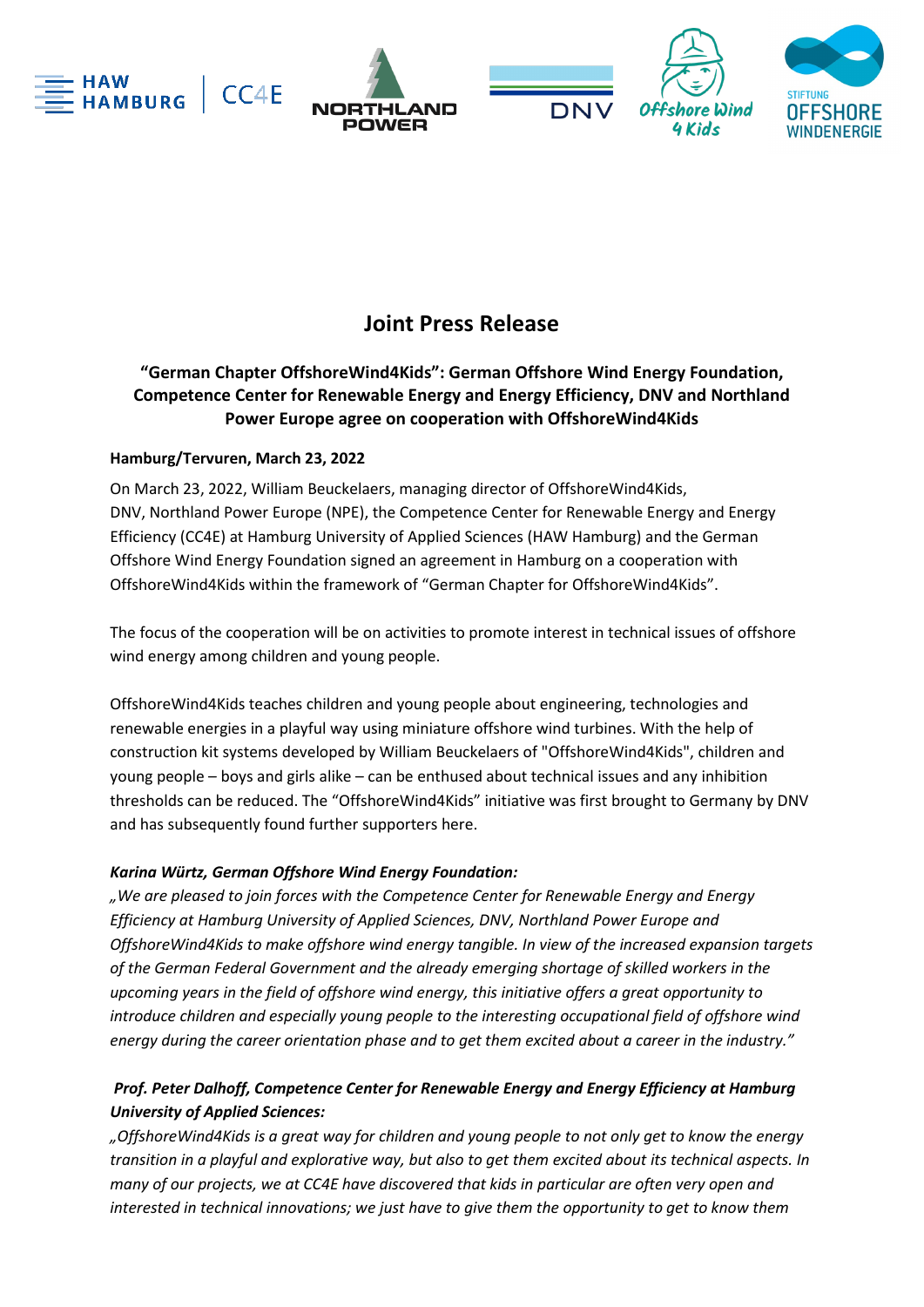

*and try them out. I am therefore all the more pleased that we have been able to start this project together with the German Offshore Wind Energy Foundation, DNV, Northland Power Europe and OffshoreWind4Kids."* 

# *Marcus Klose, DNV:*

*"I was immediately excited when reading about William´s idea. We had great fun with the first family event at Hamburg´s Elbe beach last year. To reach the energy transition goals, the wind industry needs to install 30 GW offshore wind capacity before 2030 and even more beyond. This rapid expansion means that a huge number of people are needed. Our aim is to encourage young people to begin their careers in offshore wind, this kind of hands-on experience is ideal to start the journey. Therefore, we are supporting the "OffshoreWind4Kids" initiative from the early beginning."* 

#### *Florian Würtz, Northland Power Europe:*

*"Part of building a sustainable future relies on recruiting the next generation of experts who will help support the renewable energy transition. We are pleased to support OffshoreWind4Kids expansion into Germany that will help teach young people about offshore wind, engineering, technologies and renewable energies in meaningful and engaging way."* 

#### *William Beuckelaers, OffshoreWind4Kids:*

*"We are excited for this collaboration, which will help to expand the OffshoreWind4Kids activities in Germany. Despite the rain during our first demo day in Hamburg last year, all groups were eager to join us for the event. With our increased presence, many more children will have the chance to install their first offshore wind turbine and hopefully they will be inspired to contribute to the green transition."*

# **About the German Offshore Wind Energy Foundation**

The German Offshore Wind Energy Foundation was founded in 2005 on the initiative of the industry and under the moderation of the German Federal Ministry for the Environment, Nature Conservation, Nuclear Safety and Consumer Protection (BMUV). The foundation's overall purpose is to consolidate the role of offshore wind energy in the energy mix of the future in Germany and Europe and to promote its expansion in the interests of environmental and climate protection. It has established itself as a non-partisan, supra-regional and independent communication platform for the entire offshore wind energy sector. The foundation's board of trustees includes key federal and state ministries for offshore wind as well as operators, manufacturers, transmission system operators, suppliers, banks and insurance companies.